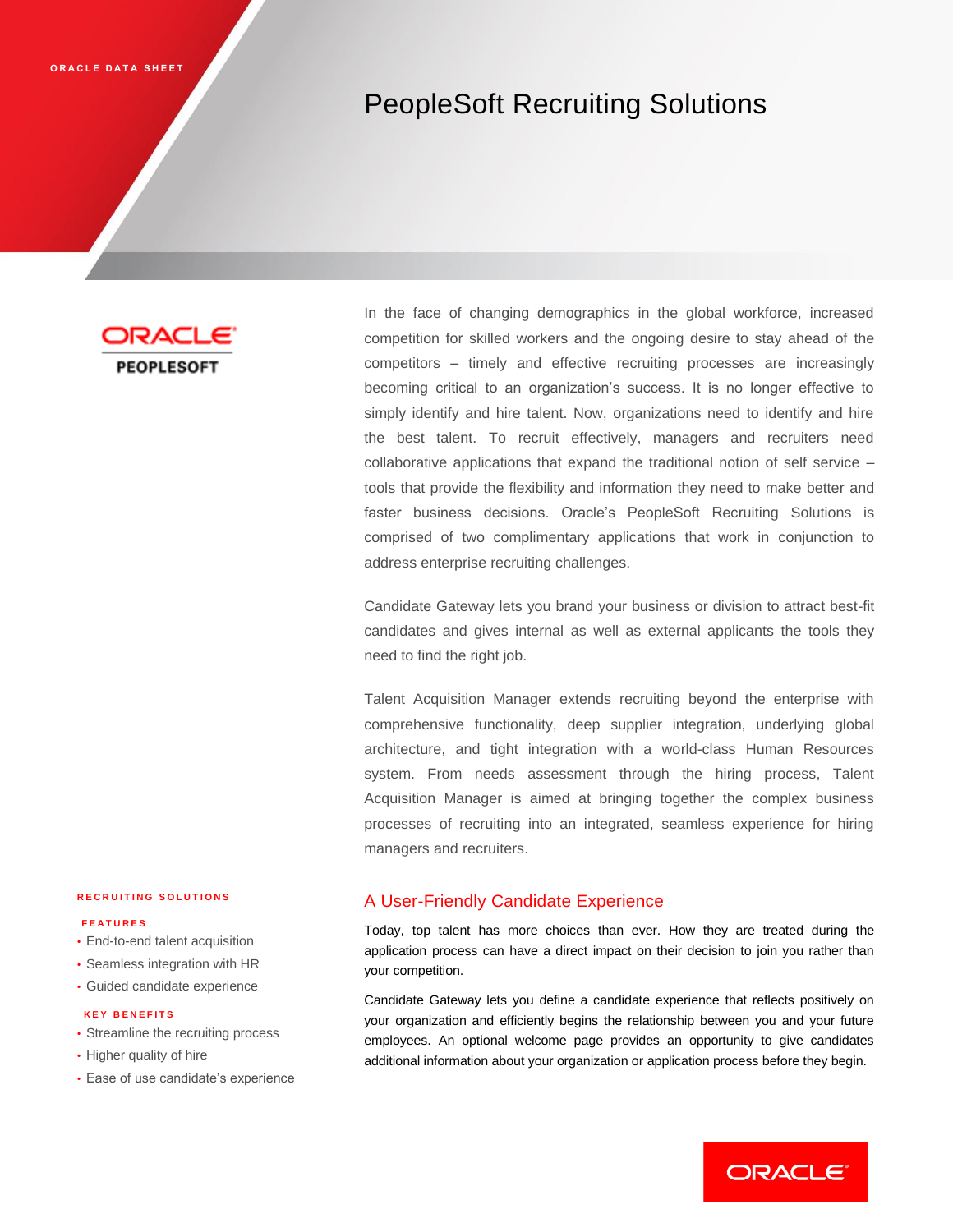

Welcome your prospective candidates with your own custom branding and introductory information

With Candidate Gateway you can:

- Create a personalized candidate homepage to track job search activities. Applicants can view saved job searches, profiles, resumes, applications and notifications all from one location.
- Applicants, employees and managers can view information about the current job openings.
- Applicants' job agents can bring openings to them that meet their requirements and preferences.
- Applicants can create, review, and update their resumes.
- Candidate Gateway automatically displays existing information about internal applicants as they create a resume. External applicants can register and enter their information from scratch.
- Candidate Gateway meets U.S. and European standards regarding applicant diversity requirements.
- Applicants can review their interview schedule, job offers and offer documentation online. Applicants can accept or reject offers directly from the career home page.

## Streamline the Recruiting Process

Talent Acquisition Manager is highly configurable, offering you the flexibility to design the system to work in the way that best meets your needs and supports your unique business processes. Online tools allow users to create requisitions, search for applicants, post job openings, schedule interviews and create offers.

The Recruiting Home page is a collection of pagelets that gives recruiters, recruiting managers and hiring managers a central point for launching and performing recruiting activities. This page brings together links to commonly performed activities, search launches, alerts, applicant list collections, recruiting metrics, and lists of both job openings and applicants.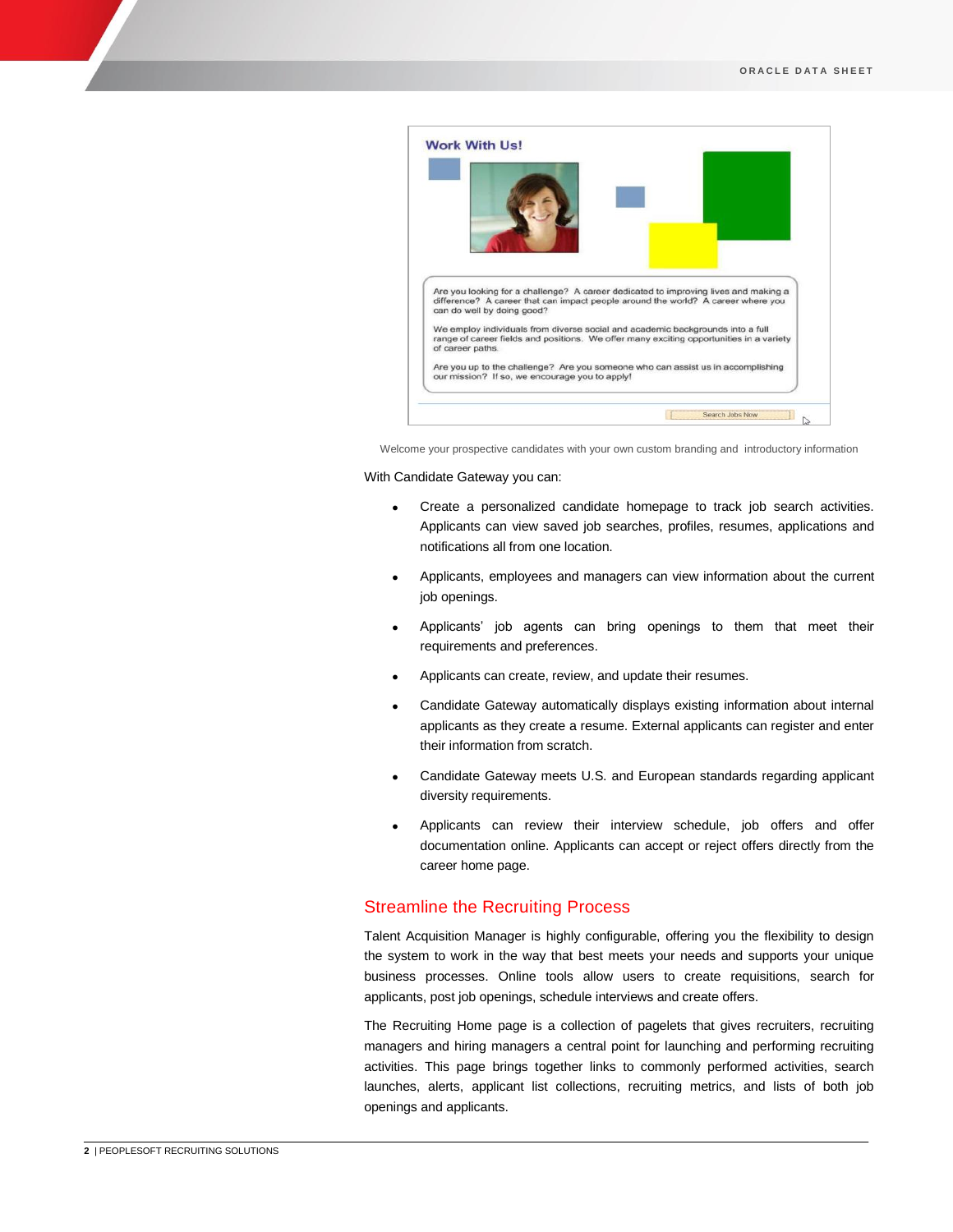|                         | <b>Recruiting Home</b>                                                       |                                                          |                                                                                    |                                     |                                             |   |                              |                                 |                           |                                 |             |                                                                    | Personalize Content   Layout |             |
|-------------------------|------------------------------------------------------------------------------|----------------------------------------------------------|------------------------------------------------------------------------------------|-------------------------------------|---------------------------------------------|---|------------------------------|---------------------------------|---------------------------|---------------------------------|-------------|--------------------------------------------------------------------|------------------------------|-------------|
|                         | <b>Quick Links</b>                                                           | $0 -$                                                    |                                                                                    | My Job Openings<br>0 0              |                                             |   |                              |                                 |                           |                                 |             | <b>My Alerts</b>                                                   |                              | $O$ $O$ $v$ |
|                         | <b>Browse Applicants</b>                                                     |                                                          | First 17 of 7 10 Last<br>Personalize   Find   View All   $\boxed{2}$   $\boxed{3}$ |                                     |                                             |   |                              |                                 |                           | 1 Questionnaire Request         |             |                                                                    |                              |             |
| ъŏ                      | <b>Browse Job Openings</b>                                                   |                                                          | <b>Job Opening</b>                                                                 |                                     | Recruiting Location Category Hiring Manager |   |                              | Days Open                       | <b>No Action</b><br>Taken | <b>Total Applicants</b> Hot Job |             |                                                                    |                              |             |
|                         | <b>Search Applicants</b>                                                     |                                                          | 500051 - Administrative<br>Assist                                                  |                                     | Corporation<br>Headquarters                 | O | Rosanna<br>Channing          | 94                              | $\mathbf{0}$              |                                 |             | ٦ï<br>Today's Interviews C                                         |                              | $0 -$       |
| فيا                     | <b>Search Applications</b><br>Search Job Openings<br><b>Create Applicant</b> |                                                          | 504026 - Director of<br>Finance                                                    |                                     | Corporation<br>Headquarters                 | 0 | Rosanna<br>Channing          | 80                              | $\mathbf{0}$              | o                               | ۵           | No interviews scheduled for today.<br><b>TO</b> Interview Calendar |                              |             |
| 멀                       |                                                                              |                                                          | 504027 - Interview<br>Assistant S.                                                 |                                     | California                                  |   | Rosanna<br>Channing          | 109                             | 3                         |                                 |             | 图 My Applicant Lists                                               |                              |             |
| 8                       |                                                                              |                                                          | 504029 - Junior Counsel<br>Positi.                                                 |                                     | California<br>Location                      |   | Rosanna<br>Channing          | 85                              | $\mathbf{0}$              | $\overline{0}$                  |             |                                                                    |                              | $0 -$       |
| $\overline{\mathbf{a}}$ | Create Job Opening                                                           |                                                          | 504030 - Sales Product<br>Consult.                                                 |                                     | California<br>Location                      |   | Rosanna<br>Channing          | 84                              | $\overline{a}$            | $\overline{2}$                  |             | List                                                               | Access                       |             |
|                         |                                                                              |                                                          | Speci.                                                                             | 504032 - Labor Relations            | Delaware<br>Operations                      |   | Rosanna<br>Channing          | 113                             | $\overline{1}$            |                                 |             | <b>Excellent Applicants</b><br><b>Good Prospects</b>               | Public<br>Public             |             |
| Ξ                       | <b>Applicant Lists</b>                                                       |                                                          |                                                                                    | 504071 - Systems Analyst            | Delaware<br>Operations                      | Г | Rosanna<br>Channing          | 76                              | $\theta$                  | $\overline{0}$                  |             | <b>Inactive Applicants</b><br><b>TAM Usability List</b>            | Public<br>Public             |             |
| тŏ                      |                                                                              | <b>Interview Calendar</b><br>- My Job Openings Analytics |                                                                                    |                                     |                                             |   |                              |                                 | <b>View All</b>           |                                 |             |                                                                    |                              |             |
| Θ                       | Pending Approvals                                                            |                                                          |                                                                                    | <b>My Applicants</b>                |                                             |   |                              |                                 |                           |                                 | c<br>$0 -$  |                                                                    |                              |             |
| <b>Bo</b>               | <b>Saved Searches</b>                                                        |                                                          |                                                                                    |                                     |                                             |   |                              |                                 |                           |                                 |             |                                                                    |                              |             |
| 凹                       | <b>Browse Job Openings</b>                                                   | $0 -$                                                    | First 16 df 6 2 Last<br>Personalize   Find   View All   [3]                        |                                     |                                             |   |                              |                                 |                           |                                 |             |                                                                    |                              |             |
|                         |                                                                              |                                                          | Applicant<br>In.                                                                   | Name                                | Phone                                       |   | Jobs<br>Email<br>Applied     | <b>Last Job Applied To</b>      |                           | Resume                          | Application |                                                                    |                              |             |
|                         |                                                                              | $\circledR$                                              | 300283                                                                             | <b>William Wells</b>                |                                             |   | Ø<br>$\overline{2}$          | 504030 - Sales Product Consult. |                           | 目                               | п           |                                                                    |                              |             |
| å                       | <b>Browse Applicants</b>                                                     |                                                          | 500279                                                                             | Erik Fuimoto                        | 968/470-2247                                |   | ⊡<br>$\overline{\mathbf{3}}$ | 504027 - Interview Assistant S. |                           |                                 | п           |                                                                    |                              |             |
|                         |                                                                              | $0 -$                                                    | 500278                                                                             | 312/504-2188<br><b>Jague Kummer</b> |                                             |   | F<br>$\overline{2}$          | 504027 - Interview Assistant S. |                           |                                 | п           |                                                                    |                              |             |

Recruiting homepage – find all relevant information and actions in a single page

- **Integrated Interview Management.** This plug-in allows user to schedule interviews through integration with MS Outlook. Materials such as interview guides can be attached to interview notes, providing your recruiting team the resources they need when conducting interviews.
- **Profile Management.** Leverage the profile management features in PeopleSoft HCM to generate requisitions automatically based on responsibilities and competencies required for an organization or job. Compare individual person profile attributes to job requirements to assess an applicant's fit for the job. Allow employees to easily identify internal opportunities that match their interests and qualifications.
- **Continuous Job Openings.** Some high-turnover or hard-to-fill positions are always open. At times, a recruiter needs to start sourcing for a position before a job opening is approved. Unlike a standard requisition, a continuous job opening requires no approvals and does not count towards time-to-fill metrics.
- **Recruiting Teams.** By defining a recruiting team when you create a job opening, you are able to designate recruiters, managers, interviewers and interested parties as members of the recruiting team for a specific opening.
- **Generate Recruitment Letters Online.** Oracle's BI Publisher allows you to generate letters created during the recruiting process into third-party editors, then finalizes and emails them to an applicant, getting critical correspondence into the applicant's hands faster. A copy of the letter is automatically saved to the applicant's record and is easily accessible online.
- **Configurable Message and Text Catalogs.** Using these delivered tools, you can change instructional online text, button labels and links to reflect your organization's unique needs.
- **Robust Screening Questionnaires.** Disqualification questions allow you to automatically eliminate unqualified candidates upfront, avoiding costly manual record reviews. Open ended questions capture candidate's detailed responses and allow raters scoring for inclusion in screening calculations. Additional features allow for controlling question order as well as randomization of questions and or responses for a more secured setting.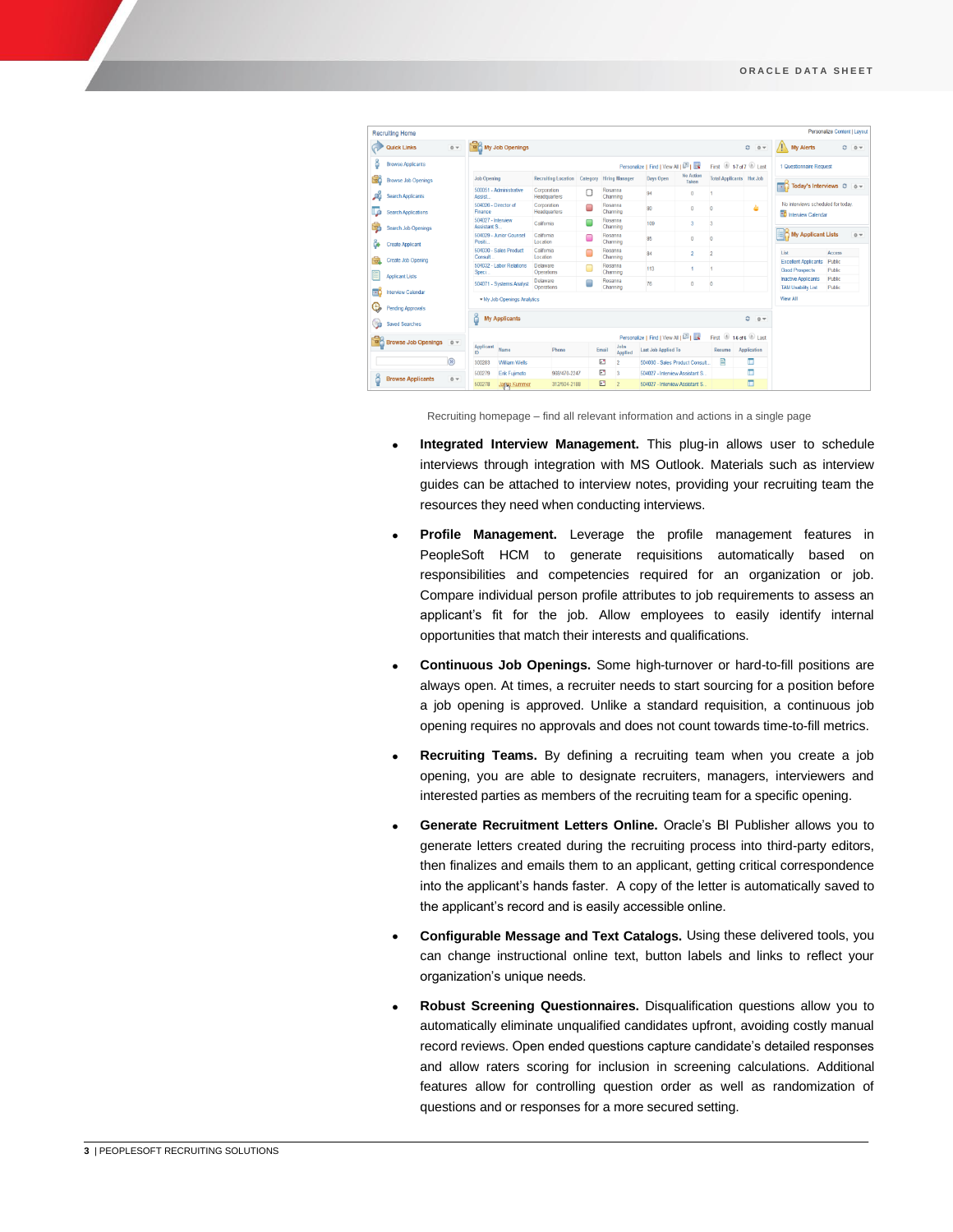- **User Defined Screening Levels.** You can define your own screening levels, choosing to evaluate applicants against established screening criteria all at once, break the criteria into categories, or skip screening altogether.
- **Compliance.** In the United States, many organizations must comply with OFCCP regulations regarding internet applicants. Auto-save capability for searches containing job openings and a report that identifies and generates required statistics on applicants will assist you in meeting these requirements.
- **Online Job Offers.** Expedite the offer process with the online job offer feature. Job offers are posted to candidate's career portal where they can review offer documents, submit updates as requested, and accept or reject offers directly online.
- **Applicant Hire Process.** You can complete the recruiting cycle by executing a streamlined hiring process that can be used for all worker types. Leveraging the person model, you can prepare an applicant for hire, internal transfer or a contract assignment.

## Higher Quality of Hire

Talent Acquisition Manager is designed with a transaction orientation that presents pages that allow users to find information, context, and perform analysis before taking action. They also have access to tools that support activities that frequently occur outside the traditional recruiting process, such as maintaining lists of potential candidates for future contact.

These features give recruiters and managers ready access to the information necessary to identify the best talent available and make prompt hiring decisions.

|                                                           | Name David Smith                        | Preferred Contact Email |                            |                                                                                                 | Job Opening ID 504026 |                                       |                               |                                         | Status Open                                    |                                      |  |
|-----------------------------------------------------------|-----------------------------------------|-------------------------|----------------------------|-------------------------------------------------------------------------------------------------|-----------------------|---------------------------------------|-------------------------------|-----------------------------------------|------------------------------------------------|--------------------------------------|--|
| Applicant ID 300283                                       |                                         |                         | Phone 555/555-1234         |                                                                                                 |                       | Job Posting Title Director of Finance |                               |                                         |                                                | Business Unit GBIBU (Global Business |  |
|                                                           | Applicant Type External Applicant       |                         | Email dsmth@xvzcompany.com | Job Code 420050 (Finance Director)<br>Recruiter Emmylou Dell<br>Hiring Manager Rosanna Channing |                       |                                       |                               |                                         | Institute BU)<br>Department 13000 (Finance and |                                      |  |
|                                                           | Status 010 Active                       | Address                 |                            |                                                                                                 |                       |                                       |                               | Job Type Standard                       |                                                | Administration)                      |  |
| Jobs Applied 1                                            |                                         |                         |                            |                                                                                                 |                       |                                       |                               |                                         |                                                |                                      |  |
|                                                           |                                         |                         |                            |                                                                                                 |                       |                                       |                               |                                         | Position Number 19000230 (Finance Director)    |                                      |  |
|                                                           |                                         |                         |                            | Salary Range 119.851.00 to<br>179.776.00 USD/Year                                               |                       |                                       |                               | Job Family KEXEC (Executive)            |                                                |                                      |  |
|                                                           |                                         |                         | D                          |                                                                                                 |                       |                                       |                               |                                         |                                                |                                      |  |
| <b>Process Application 17</b>                             |                                         |                         |                            |                                                                                                 |                       |                                       |                               |                                         |                                                |                                      |  |
| Disposition 010 Appled                                    |                                         |                         |                            |                                                                                                 |                       |                                       |                               |                                         |                                                |                                      |  |
| Reason                                                    |                                         |                         | <b>La Mark Reviewed</b>    | <b>Route</b>                                                                                    |                       | <b>TH</b> Interview                   |                               | <b>O</b> Reject                         |                                                | · Other Actions                      |  |
|                                                           | Date 05/29/2015                         |                         |                            |                                                                                                 |                       |                                       |                               |                                         |                                                |                                      |  |
| Personal Information                                      |                                         |                         |                            | <b>Attachments</b>                                                                              |                       |                                       |                               |                                         |                                                | Personalize                          |  |
|                                                           | POI Type Unknown                        |                         |                            | File Name                                                                                       |                       | Description                           | <b>Attachment Type</b>        |                                         | Uploaded<br>By                                 | Last Updated                         |  |
| Eligible to Work in U.S.<br>Are you a former employee No. |                                         |                         |                            |                                                                                                 | Doc2 doc              |                                       |                               | Betty<br>Resume attachments<br>Locherty |                                                | 05/29/2015 11:57AM                   |  |
| Previous Termination Date                                 |                                         |                         | <b>Work Experience</b>     |                                                                                                 |                       |                                       |                               |                                         | Personalize                                    |                                      |  |
| Preferences                                               |                                         |                         |                            | Start Date                                                                                      | End Date              | Employer                              | Ending Job Title              | <b>Ending Pay Rate</b>                  |                                                | Details.                             |  |
|                                                           | <b>Desired Start Date</b>               |                         |                            | 07/01/2010                                                                                      |                       | WXZ Company                           | Deputy Director of            |                                         |                                                | 陽                                    |  |
| Regular/Temporary Either                                  |                                         |                         |                            |                                                                                                 |                       |                                       | Finance                       |                                         |                                                |                                      |  |
|                                                           | Full/Part-Time Edher                    |                         |                            |                                                                                                 |                       |                                       | Assistant Finanical           |                                         |                                                |                                      |  |
|                                                           | Willing to Relocate Yes                 |                         |                            | 03/01/1998                                                                                      | 06/30/2010            | <b>LMN Company</b>                    | Officer                       |                                         |                                                | 陽                                    |  |
|                                                           | Willing to Travel No.                   |                         |                            |                                                                                                 |                       |                                       |                               |                                         |                                                |                                      |  |
|                                                           | Travel Percentage Up to 25% of the time |                         |                            | 04/01/1990                                                                                      | 02/25/1998            | ABC Company                           | Accounts Pavable<br>Concision |                                         |                                                | 陆                                    |  |

View all the information about your candidate and take necessary actions from 360 Degree Views

 **360 Degree Views.** These pages bring together relevant applicant or job opening data and present the information in one view, putting users' just one click away from most of the transactions they need. This increases recruiter efficiency by displaying more information about candidates at a glance and providing one-click actions for dispositioning candidates.